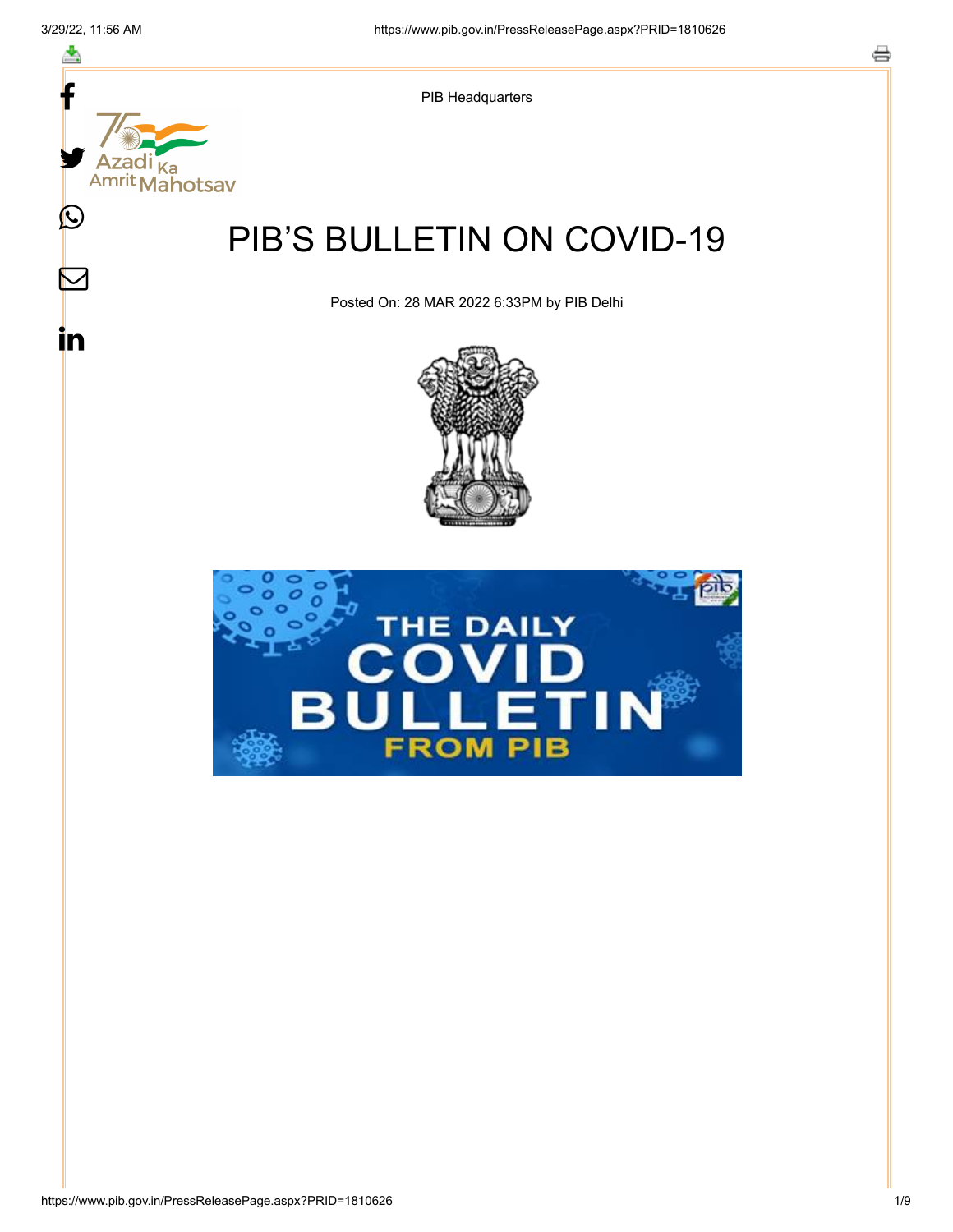|    | 183.26 cr vaccine doses have been administered so far under Nationwide Vaccination Drive |
|----|------------------------------------------------------------------------------------------|
|    | India's Active caseload currently stands at 15,859                                       |
| L  | Active cases stand at 0.04%                                                              |
|    | <b>Recovery Rate currently at 98.75%</b>                                                 |
| in | 1,567 recoveries in the last 24 hours increases Total Recoveries to<br>4,24,83,829       |
|    | 1,270 new cases recorded in the last 24 hours                                            |
|    | Daily positivity rate (0.29%)                                                            |
|    | <b>Weekly Positivity Rate (0.26%)</b>                                                    |
|    | 78.73 cr Total Tests conducted so far; 4,32,389 tests conducted in the last 24 hours     |
|    |                                                                                          |

**#Unite2FightCorona #IndiaFightsCorona**

## **PRESS INFORMATION BUREAU**

#### **MINISTRY OF INFORMATION & BROADCASTING**

#### **GOVERNMENT OF INDIA**

**\*\*\*\*\***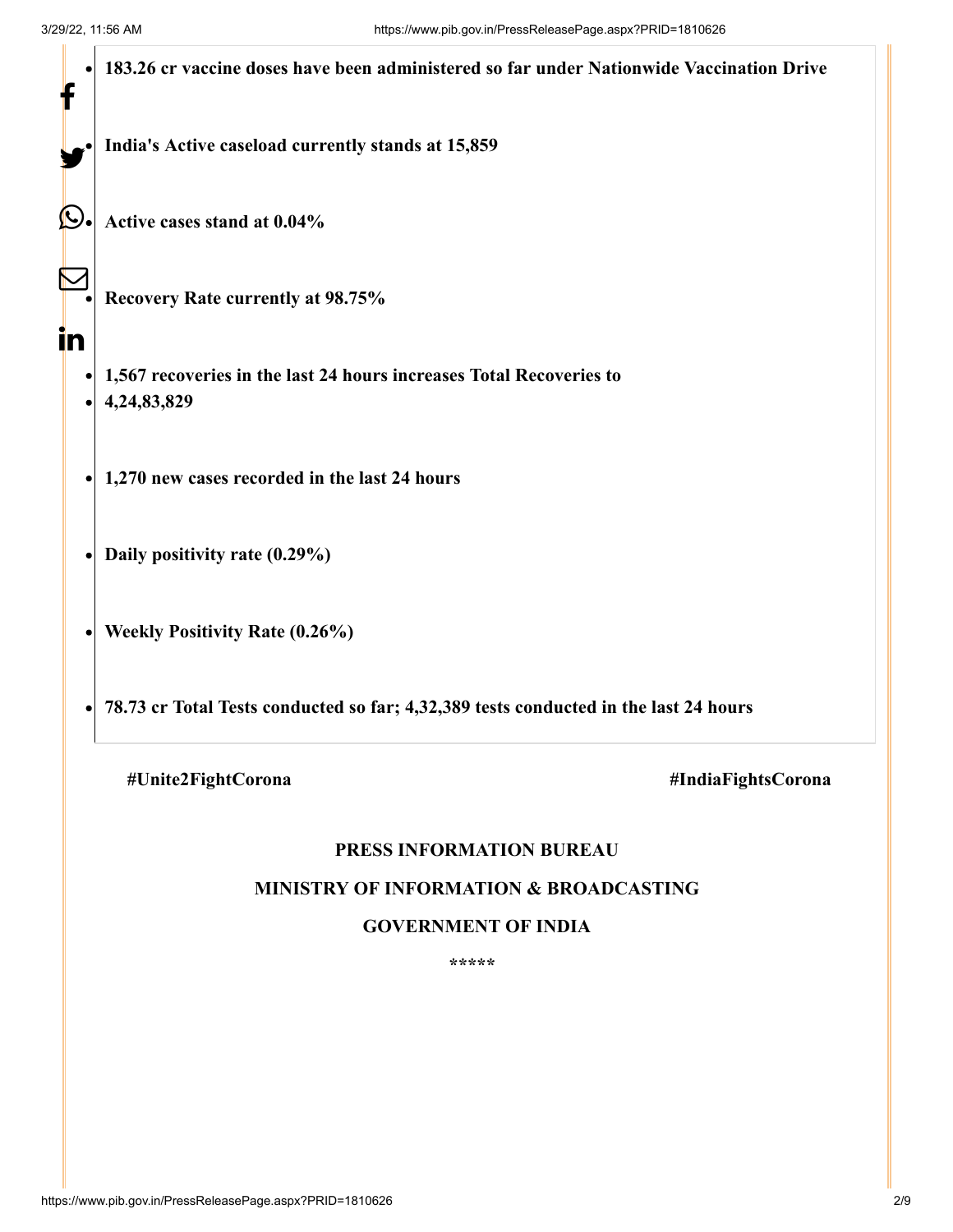3/29/22, 11:56 AM https://www.pib.gov.in/PressReleasePage.aspx?PRID=1810626



**India's Cumulative COVID-19 Vaccination Coverage exceeds 183.26 Cr**

**Over 1.23 Cr vaccine doses administered for age group 12-14 years**

**India's Active caseload declines to 15,859 today; stands at 0.04% of India's total Positive Cases**

**1,270 new cases reported in the last 24 hours**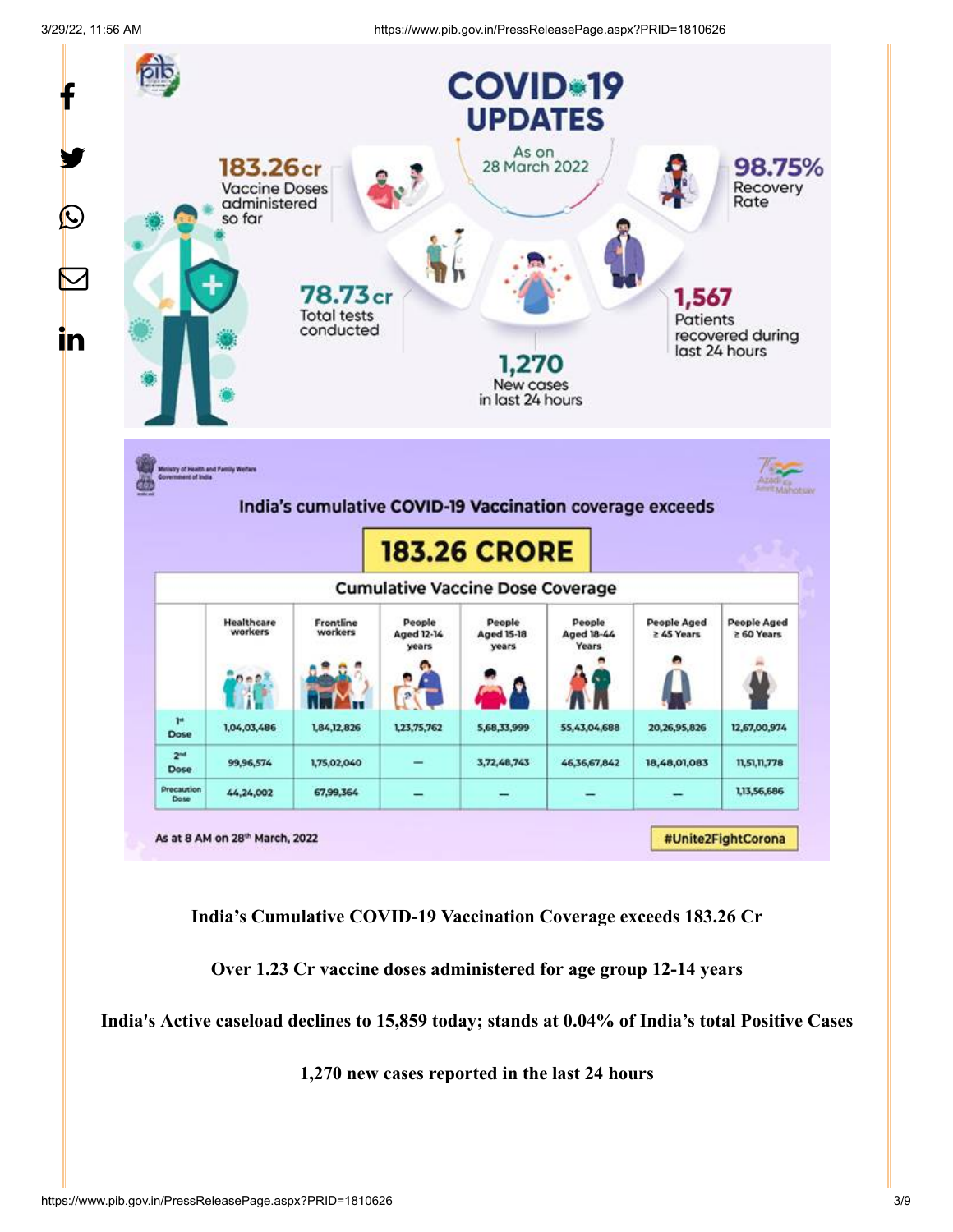f

y.

3/29/22, 11:56 AM https://www.pib.gov.in/PressReleasePage.aspx?PRID=1810626

#### **Recovery Rate currently stands at 98.75%**

## **Weekly Positivity Rate is presently at 0.26%**

India's COVID-19 vaccination coverage has exceeded **183.26 Cr (1,83,26,35,673)** as per provisional **O**reports till 7 am today. This has been achieved through 2,17,89,216 sessions.

COVID-19 vaccination for the age group 12-14 years was started on 16 March, 2022. So far, more than 1.23 Cr **(1,23,75,762)** adolescents have been administered with the first dose of COVID-19 vaccine.

**T** The break-up of the cumulative figure as per the provisional report till 7 am today include:

| <b>Cumulative Vaccine Dose Coverage</b> |                        |           |  |  |
|-----------------------------------------|------------------------|-----------|--|--|
| <b>HCWs</b>                             | $1st$ Dose             | 10403486  |  |  |
|                                         | $2nd$ Dose             | 9996574   |  |  |
|                                         | <b>Precaution Dose</b> | 4424002   |  |  |
| <b>FLWs</b>                             | 1 <sup>st</sup> Dose   | 18412826  |  |  |
|                                         | $2nd$ Dose             | 17502040  |  |  |
|                                         | <b>Precaution Dose</b> | 6799364   |  |  |
| Age Group 12-14 years                   | 1 <sup>st</sup> Dose   | 12375762  |  |  |
| Age Group 15-18 years                   | 1 <sup>st</sup> Dose   | 56833999  |  |  |
|                                         | $2nd$ Dose             | 37248743  |  |  |
| Age Group 18-44 years                   | 1 <sup>st</sup> Dose   | 554304688 |  |  |
|                                         | $2nd$ Dose             | 463667842 |  |  |
| Age Group 45-59 years                   | $1st$ Dose             | 202695826 |  |  |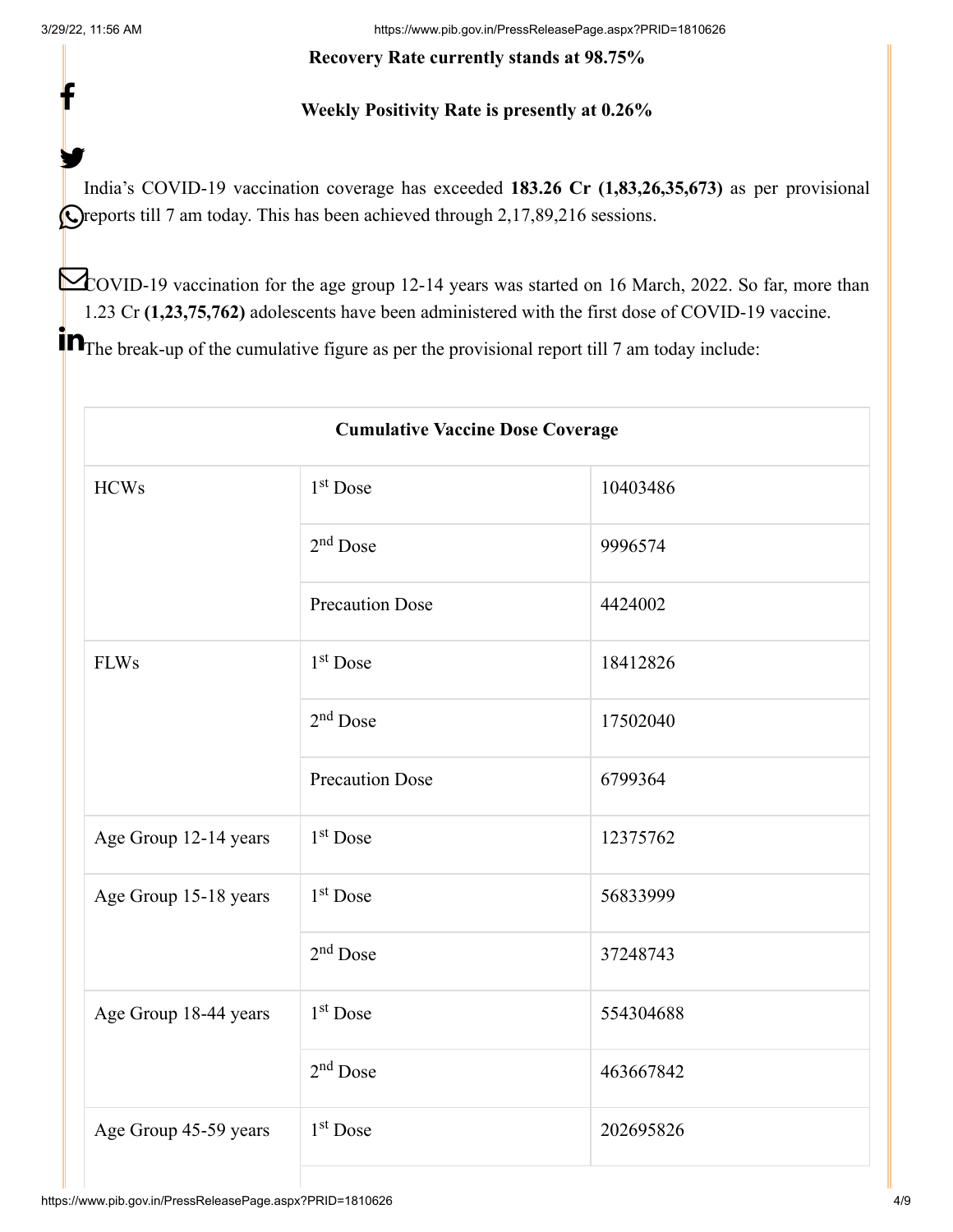3/29/22, 11:56 AM https://www.pib.gov.in/PressReleasePage.aspx?PRID=1810626

| f                     |                        | $2nd$ Dose             | 184801083      |
|-----------------------|------------------------|------------------------|----------------|
|                       | Over 60 years          | $1st$ Dose             | 126700974      |
| $\bigcirc$            |                        | $2nd$ Dose             | 115111778      |
| $\boldsymbol{\nabla}$ |                        | <b>Precaution Dose</b> | 11356686       |
|                       | <b>Precaution Dose</b> |                        | 2,25,80,052    |
| in                    | Total                  |                        | 1,83,26,35,673 |

Following a continuous downward trend, India's Active Caseload has declined to **15,859** today**,** constituting **0.04%** of the country's total Positive Cases**.**



Consequently, India's recovery rate stands at **98.75%. 1,567** patients have recovered in the last 24 hours and the cumulative tally of recovered patients (since the beginning of the pandemic) is now at **4,24,83,829.**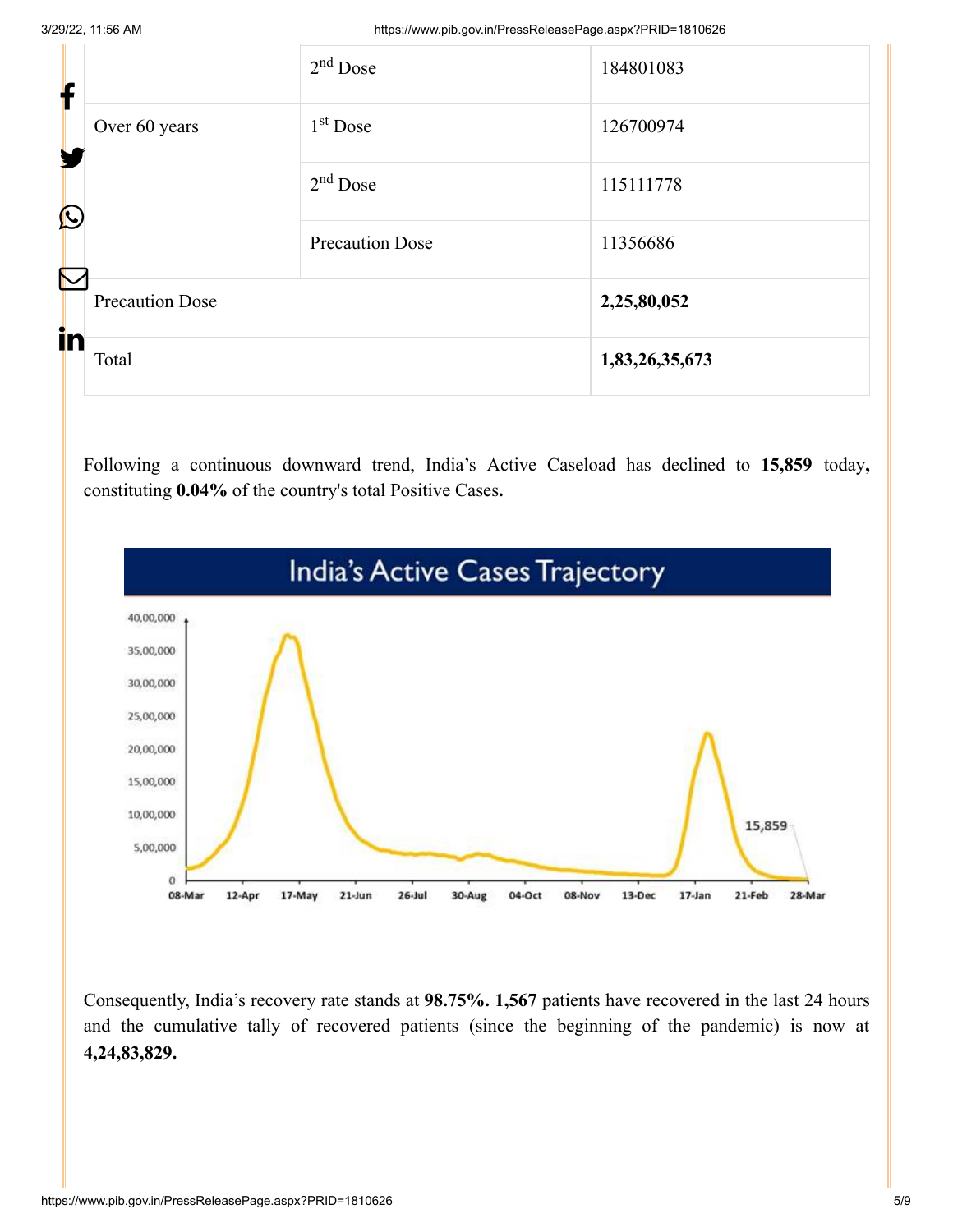3/29/22, 11:56 AM https://www.pib.gov.in/PressReleasePage.aspx?PRID=1810626



**1,270 new cases** were reported in the last 24 hours.



The last 24 hours saw a total of **4,32,389** COVID-19 tests being conducted. India has so far conducted over **78.73 Cr (78,73,55,354)** cumulative tests.

There has been a sustained fall in the weekly and daily Positivity Rates too. **Weekly Positivity Rate** in the country currently **stands at 0.26%** and the **Daily Positivity rate is also reported to be 0.29%.**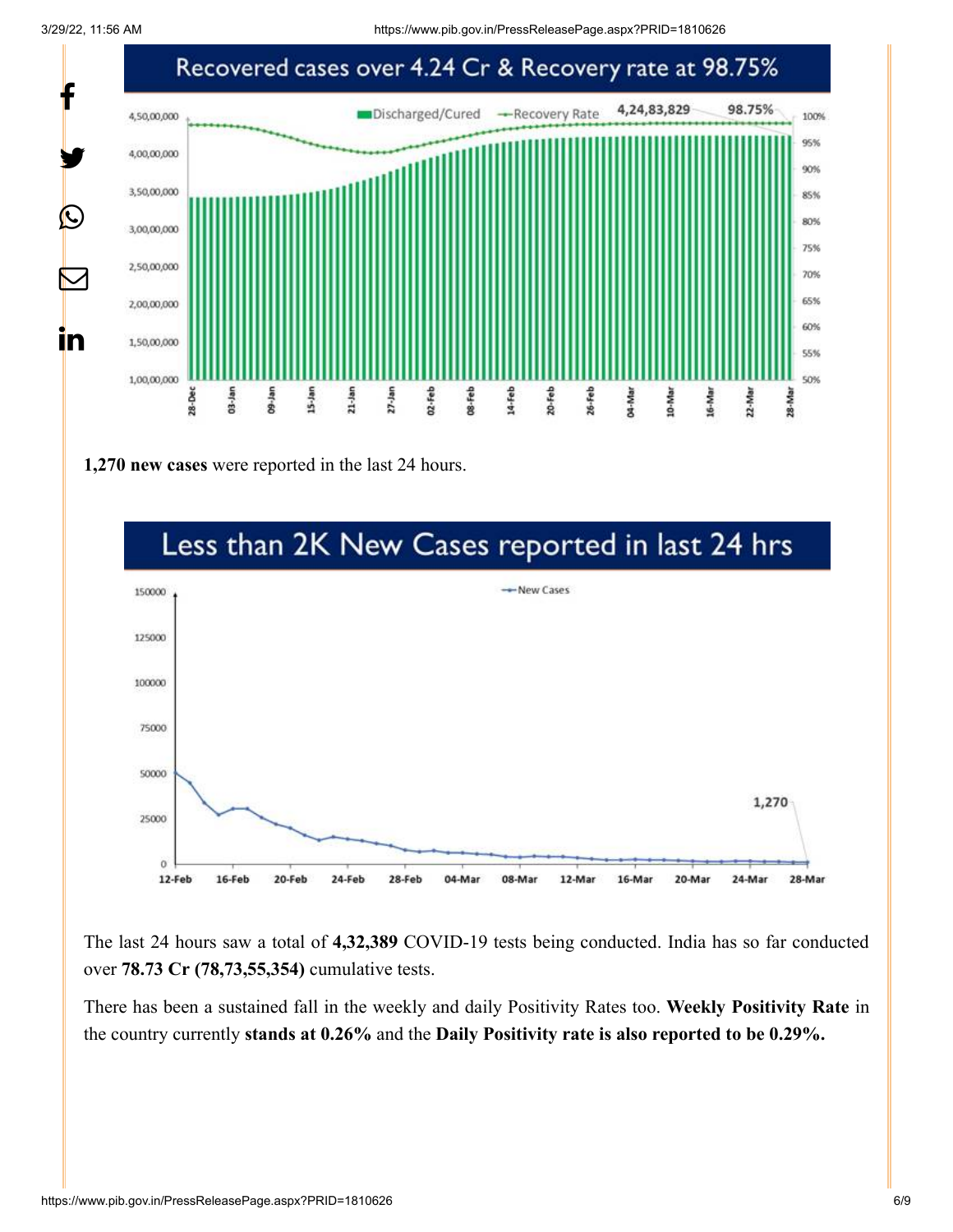

<https://www.pib.gov.in/PressReleasePage.aspx?PRID=1810331>

### **Update on COVID-19 Vaccine Availability in States/UTs**

#### **More than 184.53 Crore vaccine doses provided to States/UTs**

#### **More than 16.16 Crore balance and unutilized vaccine doses still available with States/UTs**

The Union Government is committed to accelerating the pace and expanding the scope of COVID-19 vaccination throughout the country. The nationwide COVID 19 vaccination started on  $16<sup>th</sup>$  January 2021. The new phase of universalization of COVID-19 vaccination commenced from 21<sup>st</sup> June 2021. The vaccination drive has been ramped up through availability of more vaccines, advance visibility of vaccine availability to States and UTs for enabling better planning by them, and streamlining the vaccine supply chain.

As part of the nationwide vaccination drive, Government of India has been supporting the States and UTs by providing them COVID Vaccines free of cost. In the new phase of the universalization of the COVID19 vaccination drive, the Union Government will procure and supply (free of cost) 75% of the vaccines being produced by the vaccine manufacturers in the country to States and UTs.

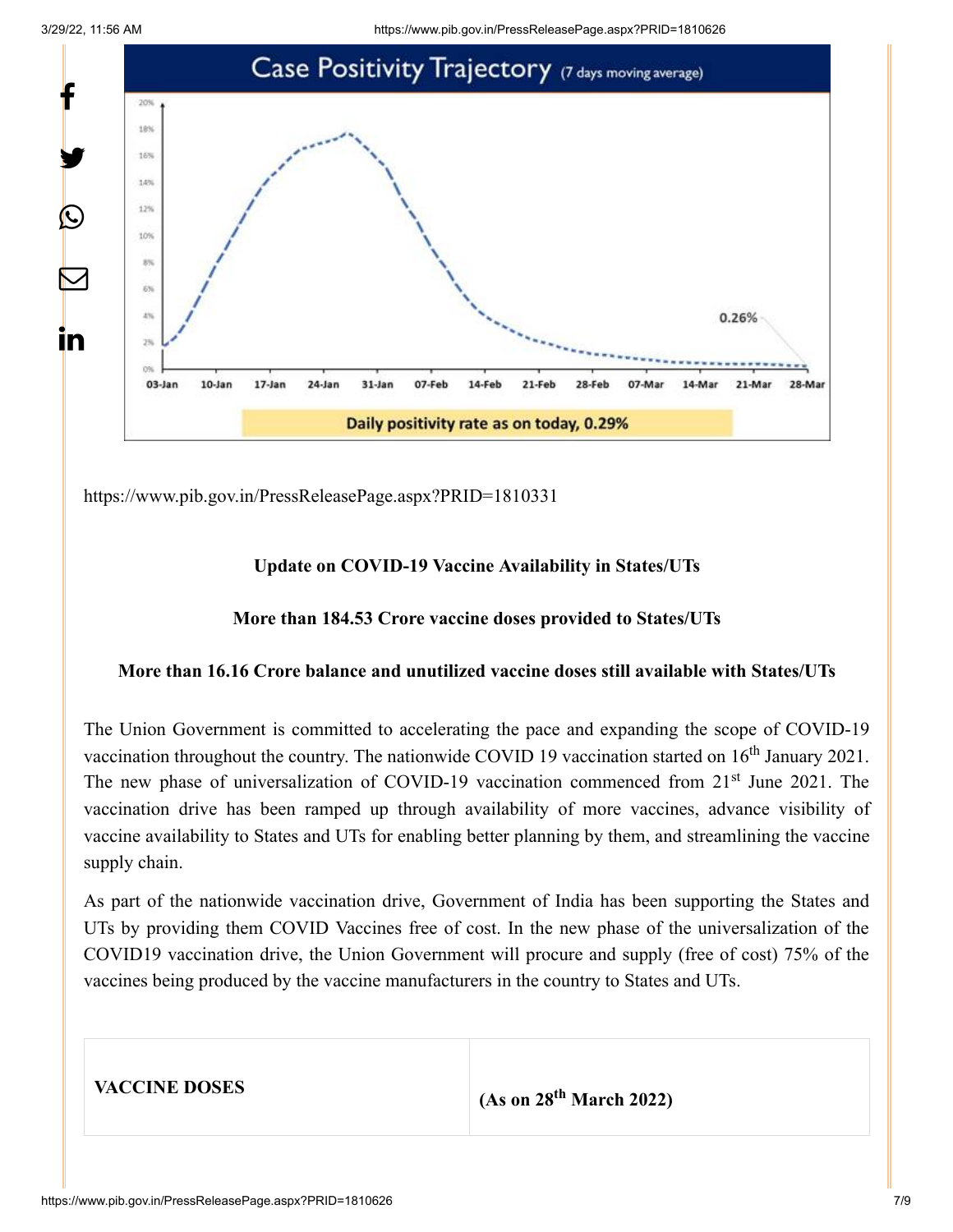| Ŀ                               | <b>SUPPLIED</b>          | 1,84,53,57,015  |
|---------------------------------|--------------------------|-----------------|
| $\bigcirc$<br>$\color{red}\sum$ | <b>BALANCE AVAILABLE</b> | 16, 16, 82, 006 |

More than **184.53 crore (1,84,53,57,015)** vaccine doses have been provided to States/UTs so far through Govt. of India (free of cost channel) and through direct state procurement category.

More than **16.16 Cr (16,16,82,006)** balance and unutilized COVID Vaccine doses are still available with the States/UTs to be administered.

<https://www.pib.gov.in/PressReleasePage.aspx?PRID=1810327>

## **TWEET LINKS**

COVID-19 Testing Update. For more details visit: <https://t.co/dI1pqwfJH7> [@MoHFW\\_INDIA](https://twitter.com/MoHFW_INDIA?ref_src=twsrc%5Etfw) [@DeptHealthRes](https://twitter.com/DeptHealthRes?ref_src=twsrc%5Etfw) [@PIB\\_India](https://twitter.com/PIB_India?ref_src=twsrc%5Etfw) [@mygovindia](https://twitter.com/mygovindia?ref_src=twsrc%5Etfw) [@COVIDNewsByMIB](https://twitter.com/COVIDNewsByMIB?ref_src=twsrc%5Etfw) [#ICMRFIGHTSCOVID19](https://twitter.com/hashtag/ICMRFIGHTSCOVID19?src=hash&ref_src=twsrc%5Etfw) [#IndiaFightsCOVID19](https://twitter.com/hashtag/IndiaFightsCOVID19?src=hash&ref_src=twsrc%5Etfw) [#CoronaUpdatesInIndia](https://twitter.com/hashtag/CoronaUpdatesInIndia?src=hash&ref_src=twsrc%5Etfw) [#COVID19](https://twitter.com/hashtag/COVID19?src=hash&ref_src=twsrc%5Etfw) [#Unite2FightCorona](https://twitter.com/hashtag/Unite2FightCorona?src=hash&ref_src=twsrc%5Etfw) [pic.twitter.com/YJ3z0CbNGd](https://t.co/YJ3z0CbNGd)

— ICMR (@ICMRDELHI) [March 28, 2022](https://twitter.com/ICMRDELHI/status/1508285745077035009?ref_src=twsrc%5Etfw)

[#LargestVaccineDrive](https://twitter.com/hashtag/LargestVaccineDrive?src=hash&ref_src=twsrc%5Etfw)[#Unite2FightCorona](https://twitter.com/hashtag/Unite2FightCorona?src=hash&ref_src=twsrc%5Etfw) [pic.twitter.com/SxNR2aOguo](https://t.co/SxNR2aOguo)

— Ministry of Health (@MoHFW\_INDIA) [March 28, 2022](https://twitter.com/MoHFW_INDIA/status/1508378245649121280?ref_src=twsrc%5Etfw)

**\*\*\*\***

**A.S**

(Release ID: 1810626) Visitor Counter : 166

Read this release in: [Marathi ,](https://pib.gov.in/PressReleasePage.aspx?PRID=1810659) [Manipuri ,](https://pib.gov.in/PressReleasePage.aspx?PRID=1810653) [Gujarati](https://pib.gov.in/PressReleasePage.aspx?PRID=1810707)